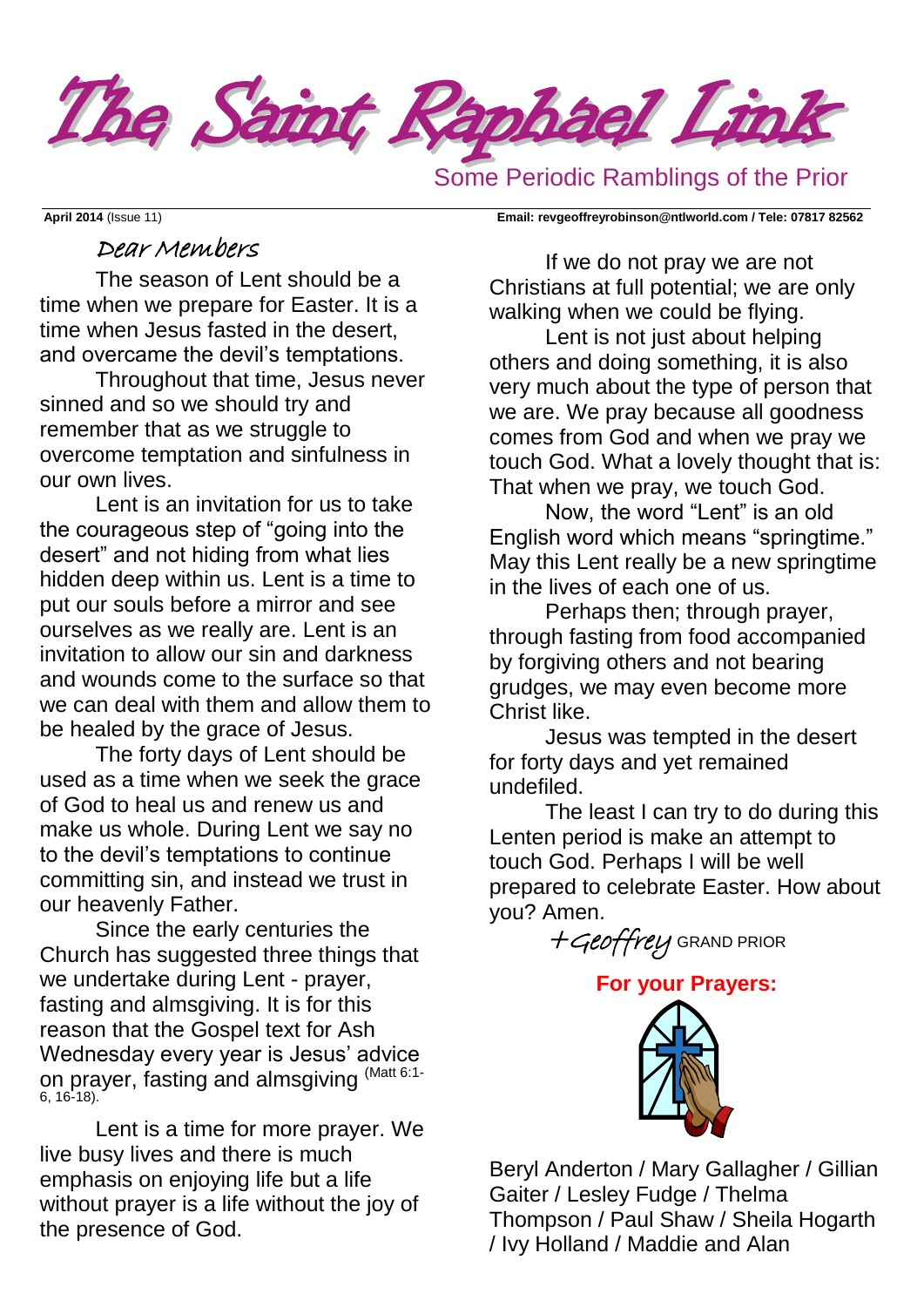Penlington / Ruth Barr / Simon Taylor / Kathleen Roberts / Suzie Jeng / Hilery Robinson / Tracey Solley / Ian & Anne Weatherall / Marlene Addy / Pauline Weatherall / Ray & Doreen Connell / Margaret Smith / Florence Palmer / Sadie Sutton / Peter Bell / Margaret Waterhouse / Norman Winstanley / Ruby & Calvin Brindley *(Gozo)* / John Leatherland, bishop / William Collier / Linda Smith / Tania Walker / Pamela (Masih -*pronounced Massey*) / Tommy Ryan / John Bartle / Michael Greer / Brian Lee *(OSRaphael)* / Brian Adams / Gwen Cordell / John Bodkin / Leah Uttley / Vicky Grimshaw / Patricia Grant / Elena Grady (and parents) / Brian Barber / Louise Greenwood / Elizabeth Mills / Yvonne Tuzio / Helen Kalli / Christine Felton / Lidia Flemming / Sandra Howell and Tracey Rouse.

Answers to Locations: *1. Dundee Cathedral, Scotland. 2. Leeds Town hall and 3. The Guildhall School of Music, London.*

### **Calendar of Saints**

John Baptist de la Salle was born at Rheims, [France](http://www.catholic.org/encyclopedia/view.php?id=4817) on April 30th. He was the eldest of ten [children](http://www.catholic.org/shopping/?category=28) in a noble family. He studied in [Paris](http://www.catholic.org/encyclopedia/view.php?id=8987) and was ordained in 1678. He was known for his work with the poor. He died at St. Yon, Rouen, on April 7th. He was canonized by Pope Leo XIII in 1900. [John](http://www.catholic.org/bible/book.php?id=50) was very involved in education. He founded the Institute of the Brothers of the [Christian](http://www.catholic.org/encyclopedia/view.php?id=2927) [Schools](http://www.catholic.org/encyclopedia/view.php?id=10590) (approved in 1725)

and established teacher colleges (Rheims in 1687, [Paris](http://www.catholic.org/encyclopedia/view.php?id=8987) in 1699, and [Saint-Denis](http://www.catholic.org/encyclopedia/view.php?id=10317) in 1709). He was one of the first to emphasize classroom teaching over individual instruction. He also began teaching in the vernacular instead of in Latin. His [schools](http://www.catholic.org/encyclopedia/view.php?id=10590) were formed all over Italy. In 1705, he established a reform school for boys at Dijon. [John](http://www.catholic.org/bible/book.php?id=50) was named patron of teachers by Pope Pius XII in 1950. His [feast day](http://www.catholic.org/saints/f_day/) is April  $7<sup>th</sup>$ 

> **Poetry Corner The Journey with Jesus:**



*Selected by Dan Clendenin I Am Bending My Knee Originally from the Carmina Gadelica I, 3 Taken from Esther de Waal, editor, The Celtic Vision (Liguori, MO: Liguori/Triumph, 1988, 2001), p. 7.*

> I am bending my knee In the eye of the Father who created me, In the eye of the Son who purchased me, In the eye of the Spirit who cleansed me, In friendship and affection. Through Thine own Anointed One, O God, Bestow upon us fullness in our need, Love towards God, The affection of God, The smile of God,